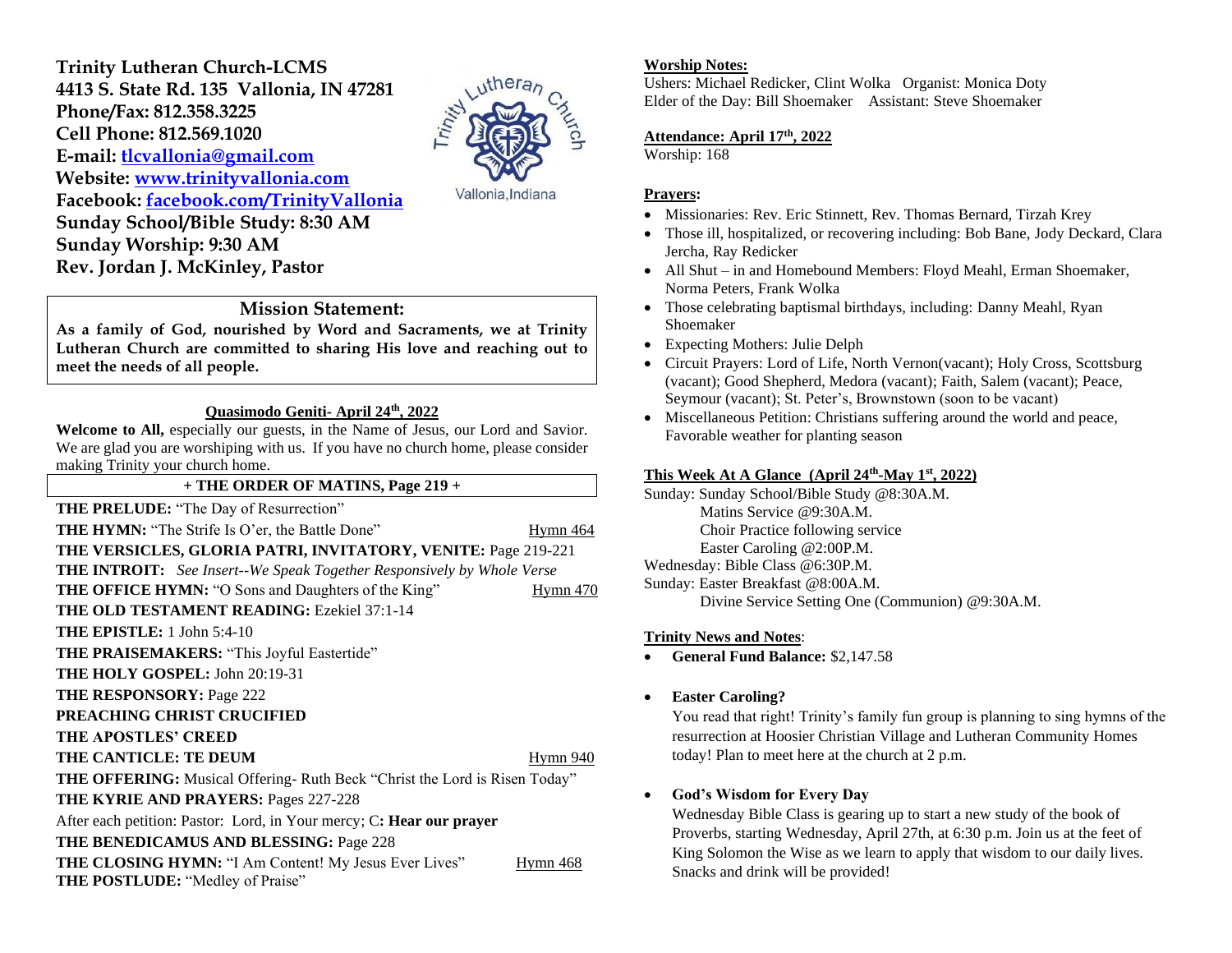#### • **Thank You!**

I would like to thank everyone who helped with everything for Easter morning. All those who helped make food, decorate, serve, and clean up; all those who donated candy, packed eggs, and helped hide eggs; all those who sang and played special music: to all of you, God be praised for your willingness to serve your brothers and sisters here. I am humbled by the spirit of that you exhibited. To God be all glory! Pastor McKinley

## • **Starting the Day off Right**

Starting Monday, Pastor McKinley will begin praying Matins at church at 8:30a.m. It will be a much shortened order than what we do on Sundays. It will include a hymn and a reading, based in the daily lectionary schedule in the hymnal. It will probably last about 15-20 minutes in all. Everyone is welcome to attend! Watch the bulletin for schedule changes that may occur as we approach summer.

## • **VBS**

Kids ages 3 through 5th grade can sign up for VBS (June 1-5) in the Narthex. This year's theme is "Every Tribe, Language, and People," based on the Biblical reality of how God's saving message goes out to all nations. More details to come—stay tuned!

## • **Last SCRIP Order of the School Year!**

SCRIP orders are due Friday, May 6th. SCRIP is an opportunity to support Lutheran Central by purchasing gift cards at cost to use on everyday purchases or as gifts. By purchasing them through the SCRIP program, LC gets a percentage of each purchase that we then use for student activities and equipment. We will ensure all orders are delivered upon arrival. Order forms can be found in each church or you may contact your church representative: *Trinity: Andrea McKinley*

Thank you for your support this year! So far this year SCRIP has raised \$1,012 for the school!

## • **Trinity Lutheran High School Plant Sale**

The Annual Trinity Lutheran High School Plant Sale will be held on Saturday, May 7th from 10 am-2 pm. Many options will be available including marigolds, zinnias, petunias, dahlias, a variety of vegetables, bedding plants, hanging baskets, potted plants, and many more! See you there!